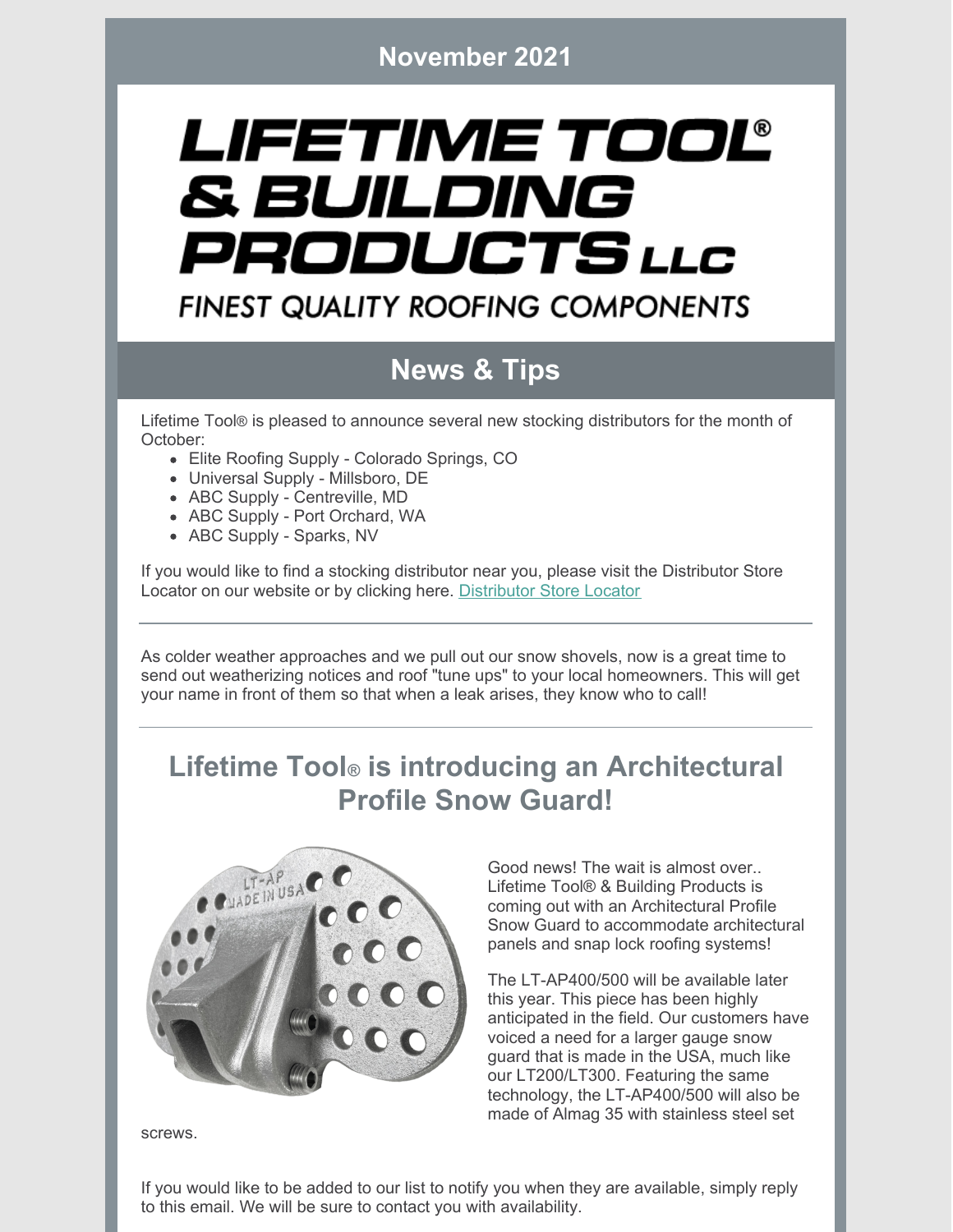Visit our [Website](https://lifetimetool.com/)

# **Roofer Spotlight**

### *Horch Roofing*



Peter Wallace of Horch Roofing is one of our longest standing customers. Located in Warren, Maine, Peter and his team use the Ultimate Pipe Flashing® to set themselves apart from their competitors. We recently met up with Peter at the International Roofing Expo in Las Vegas, NV where he recorded a testimonial at our booth. Peter states "We use the Ultimate Pipe Flashing® all the time, on every roof, it's the only way to go!"

#### Horch [Roofing's](https://horchroofing.com/) Website

*(Want to be featured? Send us your picture with one of our parts and we will not only feature you in an upcoming newsletter, but we will send you a FREE Lifetime Tool® T-Shirt!)*

# **Picture of the Month**

# *Before & After*







Ames Quality Roofing out of Litiz, PA ran into a nasty roof replacement last week. Thankfully, the Ultimate Bath/Dryer Vent™ was a perfect solution.